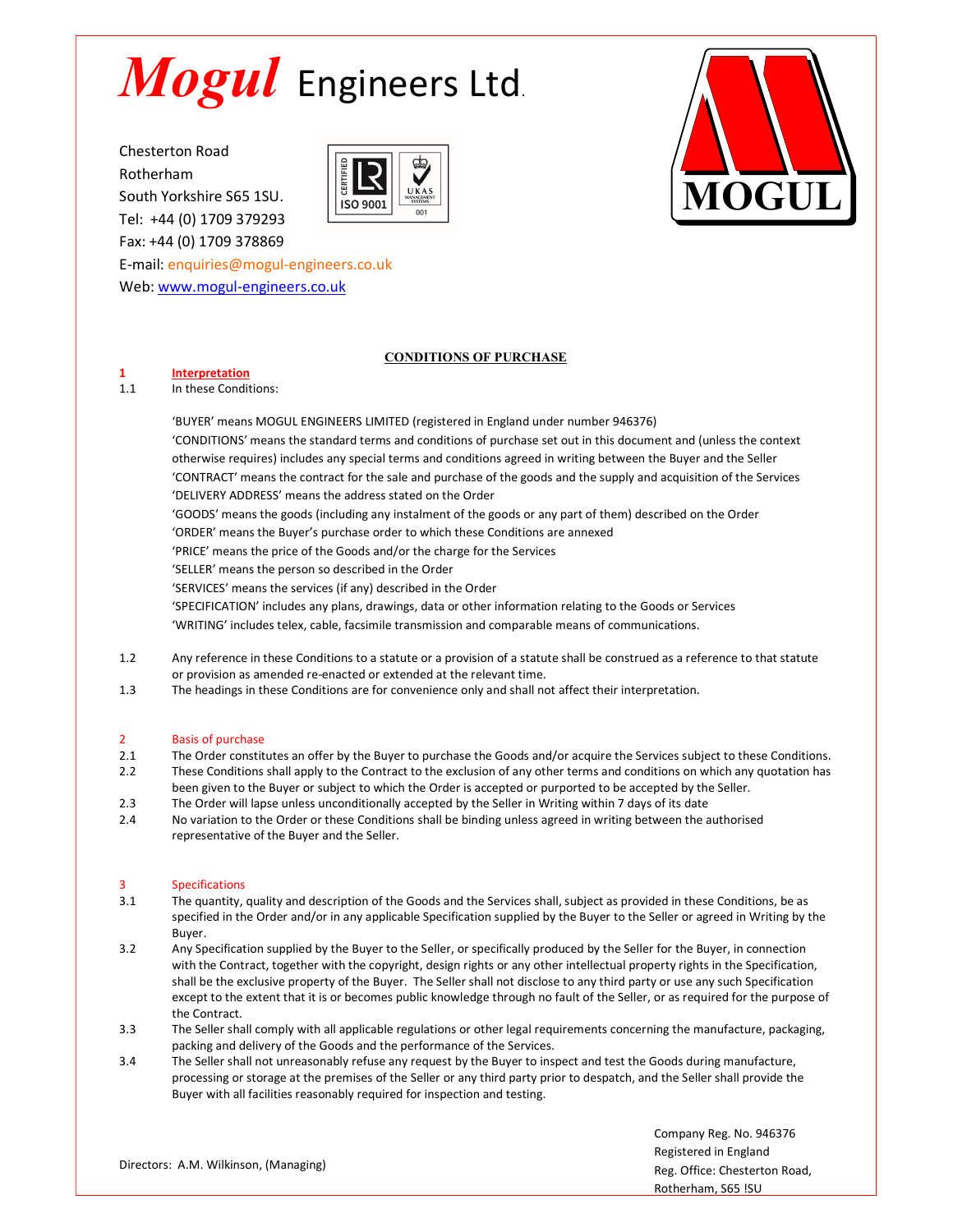South Yorkshire S65 1SU. **South Yorkshire S65 1SU.** South 30 Tel: +44 (0) 1709 379293 Fax: +44 (0) 1709 378869





E-mail: enquiries@mogul-engineers.co.uk Web: www.mogul-engineers.co.uk

- 3.5 If as a result of inspection or testing the Buyer is not satisfied that the Goods will comply in all respects with the Contract, and the Buyer so informs the Seller within 7 days of inspection or testing, the Seller shall take such steps as are necessary to ensure compliance.
- 3.6 The Goods shall be marked in accordance with the Buyer's instructions and any applicable regulations or requirements of the carrier, and properly packed and secured so as to reach their destination in an undamaged condition in the ordinary course.<br>course.<br>Price of the Goods and Services

- 4.1 The Price of the Goods and the Services shall be as stated in the Order and, unless otherwise so stated, shall be:
- 4.1.1 exclusive of any applicable value added tax (which shall be payable by the Buyer subject to receipt of a VAT invoice); and
- 4.1.2 inclusive of all charges for packaging, packing, shipping, carriage, insurance and delivery of the Goods to the Delivery Address and any duties, imposts or levies other than value added tax.
- 4.2 No increase in the Price may be made (whether on account of increased material, labour or transport costs, fluctuation in rates of exchange or otherwise) without the prior consent of the Buyer in Writing. The Buyer has the right to cancel following notification of any proposed price increase.
- 4.3 The Buyer shall be entitled to any discount for prompt payment, bulk purchase or volume of purchase customarily granted by the Seller, whether or not shown on its own terms and conditions of sale.

## 5 Terms of payment

- 5.1 The Seller shall be entitled to invoice the Buyer on or at any time after delivery of the Goods or performance of the Services, as the case may be, and each invoice shall quote the number of the Order.
- 5.2 Unless otherwise stated in the Order, the Buyer shall pay the Price of the Goods and the Services within 60 days after the end of the month of receipt by the Buyer of a proper invoice or, if later, after acceptance of the Goods or Services in question by the Buyer.
- 5.3 The Buyer shall be entitled to set off against the Price any sums owed to the Buyer by the Seller.

## 6. Delivery

- 6.1 The Goods shall be delivered to, and the Services shall be performed at, the Delivery Address on the date or within the period stated in the Order, in either case during the Buyer's usual business hours.
- 6.2 Where the date of delivery of the Goods or of performance of the Services is to be specified after the placing of Order, the Seller shall give the Buyer reasonable notice of the specified date.
- 6.3 The time of delivery of the Goods and of performance of the Services is of the essence of the Contract.
- 6.4 A packing note quoting the number of the Order must accompany each delivery or consignment of the Goods and must be displayed prominently together with a material certificate or Certificate of conformity where appropriate.
- 6.5 If the Goods are to be delivered, or the Services are to be performed, by instalments, the Contract will be treated as a single contract and not severable.
- 6.6 The Buyer shall be entitled to reject any Goods delivered which are not in accordance with the Contract, and shall not be deemed to have accepted any Goods until the Buyer has had a reasonable time to inspect them following delivery or, if later, within a reasonable time after any latent defect in the Goods has become apparent.
- 6.7 The Seller shall supply the Buyer in good time with any instructions or other information required to enable the Buyer to accept delivery of the Goods and performance of the Services.
- 6.8 The Buyer shall not be obliged to return to the Seller any packaging and packing materials for the Goods, whether or not any Goods are accepted by the Buyer.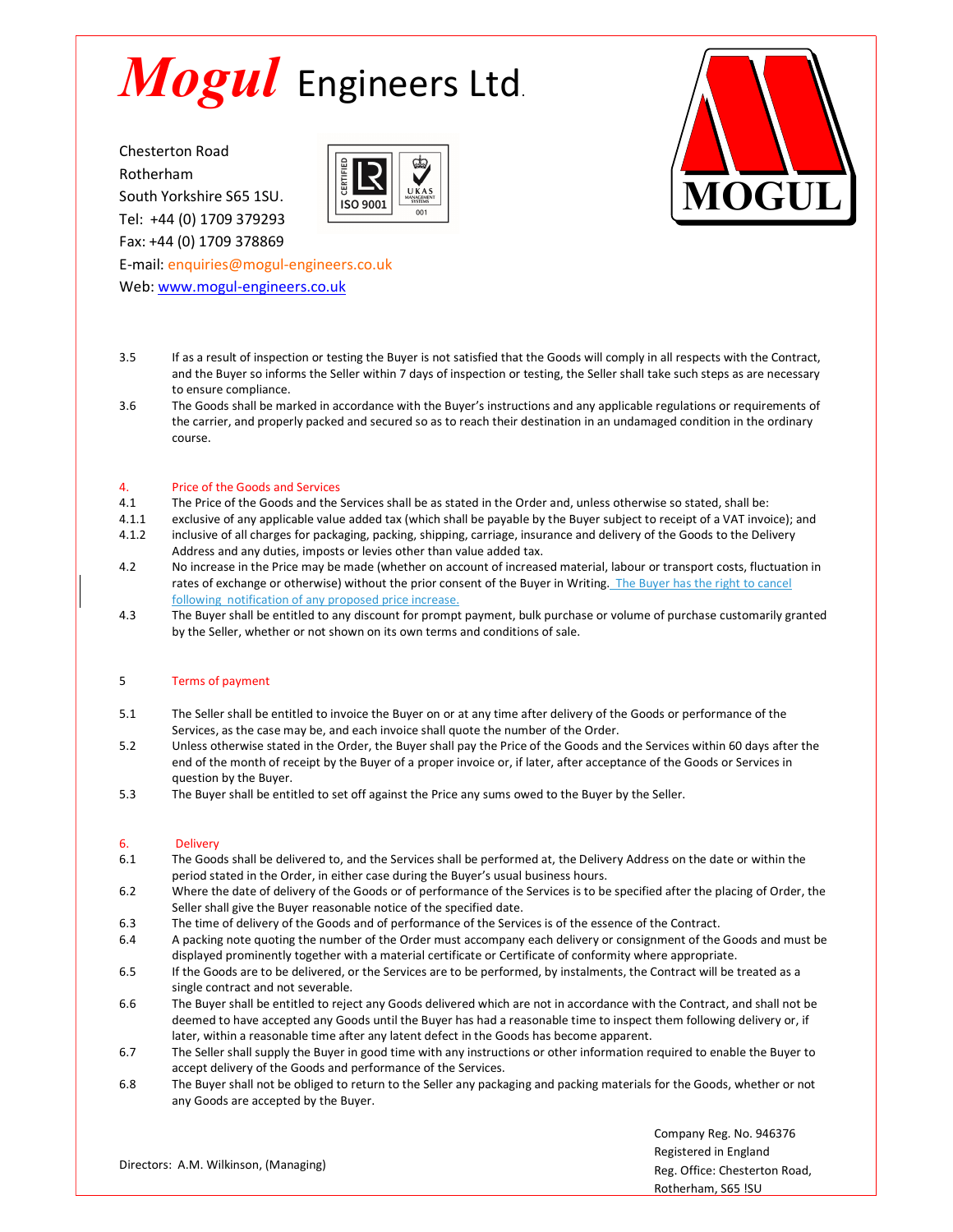South Yorkshire S65 1SU. **South Yorkshire S65 1SU.** South 30 Tel: +44 (0) 1709 379293 Fax: +44 (0) 1709 378869

E-mail: enquiries@mogul-engineers.co.uk

Web: www.mogul-engineers.co.uk





## 7 Risk and Property

7.1 Risk of damage to or loss of the Goods shall pass to the buyer upon delivery to the Buyer in accordance with the Contract. 7.2 The property in the Goods shall pass to the Buyer upon delivery, unless payment for the Goods is made prior to delivery, when it shall pass to the Buyer once payment has been made and the Goods have been appropriated to the Contract.

### 8. Warranties and Liability

- 8.1 The Seller warrants to the Buyer that the Goods:
- 8.1.1 will be of satisfactory quality (within the meaning of the Sales of Goods Act 1979, as amended) and fit for any purpose held out by the Seller or made known to the Seller in Writing at the time the Order is placed;
- 8.1.2 will be free from defects in design, material and workmanship;
- 8.1.3 will correspond with any relevant Specification or sample; and
- 8.1.4 will comply with all statutory requirements and regulations relating to the sale of the Goods.
- 8.2 The Seller warrants to the Buyer that the Services will be performed by appropriately qualified and trained personnel, with due care and diligence and to such high standard of quality as it is reasonable for the Buyer to expect in all the circumstances.
- 8.3 Without prejudice to any other remedy, if any Goods or Services are not supplied or performed in accordance with the Contract, then the Buyer shall be entitled:
- 8.3.1 to require the Seller to repair the Goods or to supply replacement Goods or Services in accordance with the Contract within 7 days: or
- 8.3.2 at the Buyer's sole option, and whether or not the Buyer has previously required the Seller to repair the Goods or to supply any replacement Goods or Services, to treat the Contract as discharged by the Seller's breach and require the repayment of any part of the Price which has been paid.
- 8.4 The Seller shall indemnify the Buyer in full against all liability, loss, damages, costs and expenses (including legal expenses) awarded against or incurred or paid by the Buyer as a result of or in connection with:
- 8.4.1 breach of any warranty given by the Seller in relation to the Goods or the Services:
- 8.4.2 any claim that the Goods infringe, or their importation, use or resale, infringes, the patent, copyright, design right, trade mark or other intellectual property rights of any other person, except to the extent that the claim arises from compliance with any Specification supplied by the Buyer;
- 8.4.3 any liability under the Consumer Protection Act 1987 in respect of the Goods;
- 8.4.4 any act or omission of the Seller or its employees, agents or sub-contractors in supplying, delivering and installing the Goods; and
- 8.4.5 any act or omission of any of the Seller's personnel in connection with the performance of the Services.
- 8.5 Neither the Seller nor the Buyer shall be liable to the other or be deemed to be in breach of the Contract by reason of any delay in performing, or any failure to perform, any of its obligations in relation to the Goods or the Services, if the delay or failure is due to circumstances beyond that party's reasonable control. Without prejudice to the generality of the foregoing, the following shall be regarded as causes beyond either party's reasonable control:
- 8.5.1 Act of God, explosion, flood tempest, fire or accident;
- 8.5.2 war or threat of war, sabotage, insurrection, civil disturbance or requisition;
- 8.5.3 acts, restrictions, regulations, bye-laws, prohibitions or measures of any kind on the part of any governmental, parliamentary or local authority;
- 8.5.4 import or export regulations or embargoes;
- 8.5.5 strikes, lock-outs or other industrial actions or trade disputes (whether involving employees or either the Seller or the Buyer or of a third party);
- 8.5.6 difficulties in obtaining raw materials, labour, fuel, parts or machinery;
- 8.5.7 Power failure or breakdown in machinery.

Company Reg. No. 946376 Registered in England Reg. Office: Chesterton Road, Rotherham, S65 !SU

Directors: A.M. Wilkinson, (Managing)